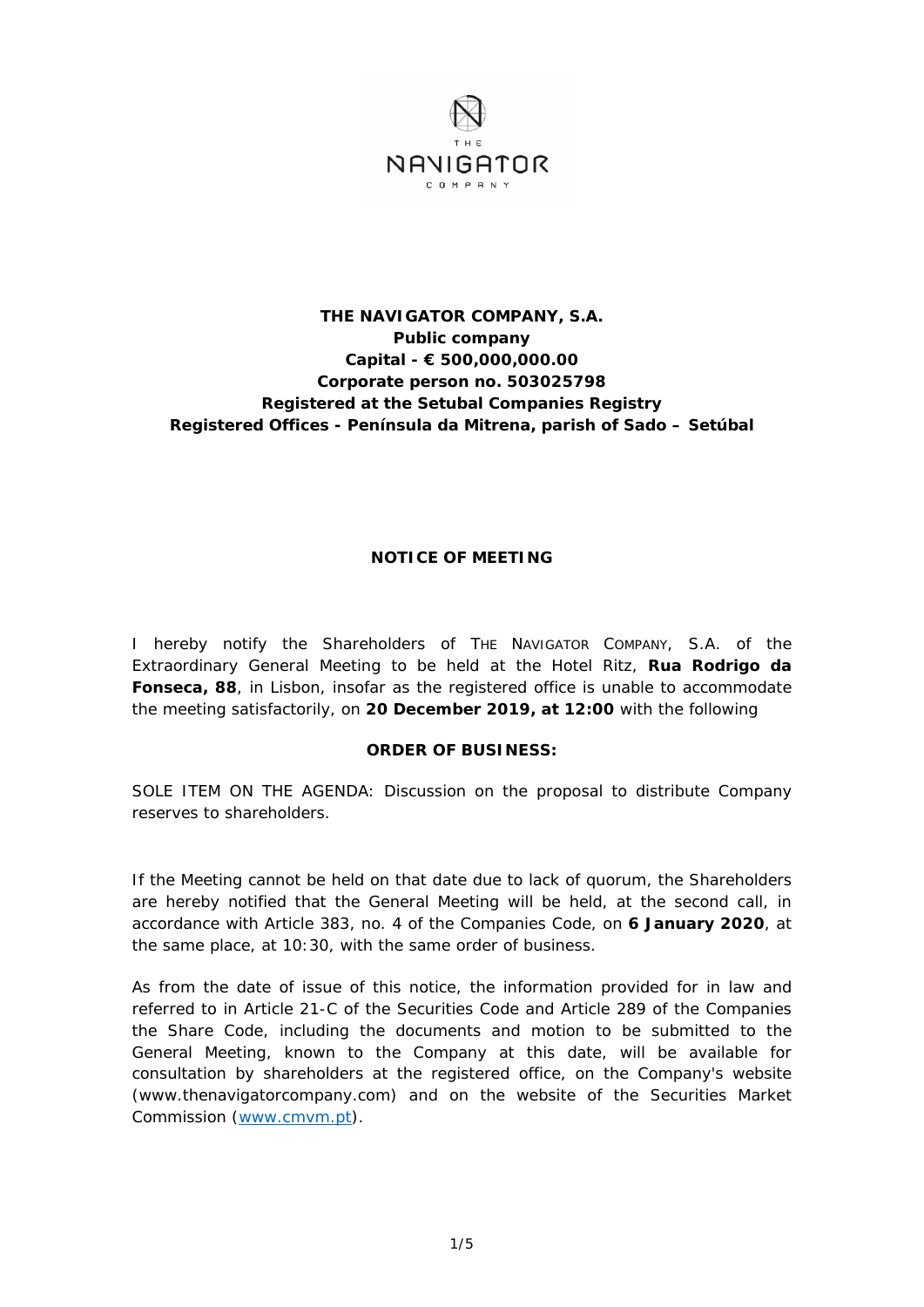

The Company has no special procedures to be followed by Shareholders to exercise, in the course of the General Meeting, the right to information set out in in Article 290 of the Companies Code, notwithstanding management of the available time and the judgement and discretion of the Chairman of the General Meeting as to the proportionality of the information requested.

In addition to the Company Officers and the common representative of the bondholders, participation in the General Meeting is open to Shareholders who hold 1 (one) share, which number corresponds to 1 (one) vote.

Participation in the General Meeting is conditional on submittal of proof of the capacity of shareholder with voting rights by 00:00 hours (GMT) on **13 December 2019**, referred to below as the Registration Date, which corresponds to the fifth trading day prior to the holding of the General Meeting.

Shareholders wishing to take part in the General Meeting must declare this intention by notifying the Chairman of the General Meeting and the Financial Intermediary with which the individual registration account for the shares has been opened, which notices must be received, at the latest, by 23:59 hours (GMT) on **12 December 2019**. To this end the Shareholders may use the forms available at the registered office and on the Company's website (www.thenavigatorcompany.com); the notices addressed to the Chairman of the General Meeting may be sent by email to ag.tnc@thenavigatorcompany.com.

The Financial Intermediary who has been informed of the Shareholder's intention to take part in the General Meeting must send the Chairman of the General Meeting information on the number of shares registered in the name of this Shareholder, as at the Registration Date, and this information must be received, at the latest, by 23:59 hours (GMT) on **13 December 2019**. This information may also be sent by email to ag.tnc@thenavigatorcompany.com.

Participation in the General Meeting and exercise of voting rights are not prejudiced by the transfer of shares subsequent to the Registration Date, and do not require the shares to be blocked from the Registration Date to the date of the General Meeting.

Shareholders who, having declared their intention to take part in the General Meeting, then transfer the ownership of their shares in the period between the Registration Date and the end of the General Meeting must notify the Chairman of the General Meeting and the Securities Market Commission (Comissão do Mercado de Valores Mobiliários) immediately of such transfer and may, for this purpose, in the case of the notice to be sent to the Chairman of the General Meeting, send this information by email to ag.tnc@thenavigatorcompany.com.

Shareholders who, on a professional basis, hold shares in their own name but on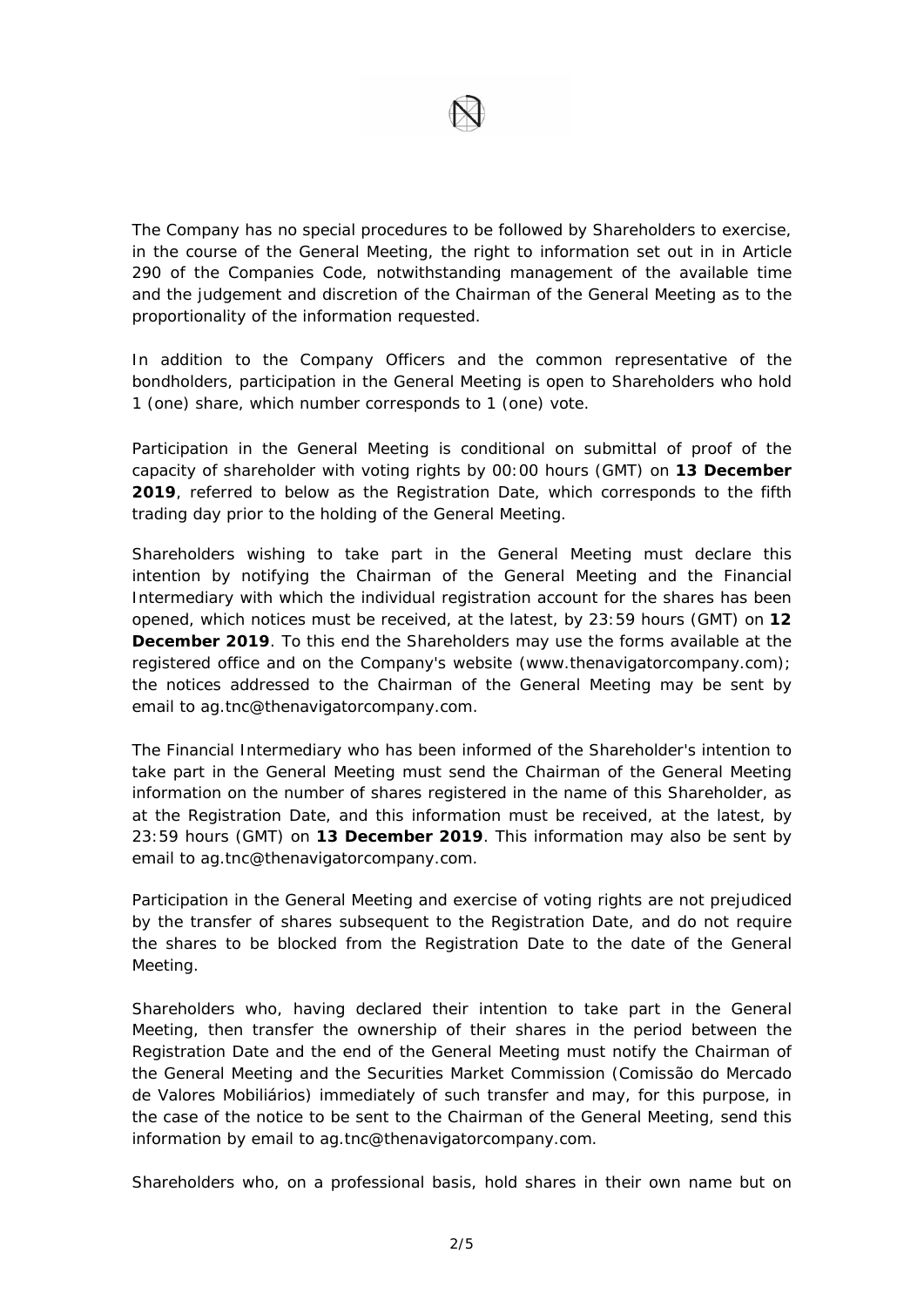

behalf of clients and who wish to cast conflicting votes are required to submit to the Chairman of the General Meeting, by 23:59 hours (GMT) on **13 December 2019**, in addition to the declaration of their intention to take part in the General Meeting and to the sending, by the respective Financial Intermediary, of the information on the number of shares registered in their client's name, sufficient and proportional evidence of the (i) identity of each client and the number of shares with voting rights to be exercised on their behalf, and also (ii) the specific voting instructions issued by each client for each item on the order of business.

Shareholders may appoint a proxy to represent them at the General Meeting, and to this end may download a proxy form from the Company's website (www.thenavigatorcompany.com) or obtain a form on request from the head office.

Notwithstanding the rule on the unity of votes established in Article 385 of the Companies Code, any Shareholder may appoint different proxies for shares it holds in different securities accounts.

Proxy forms for both individual and corporate Shareholders must be delivered to the Chairman of the General Meeting, so as to be received by **16 December 2019**, and may also be sent by email to ag.tnc@thenavigatorcompany.com.

In accordance with articles 23-A, no. 2, paragraph a), and 23-B, no. 1, of the Securities Code, shareholders holding shares that correspond to at least 2% of the share capital may, by written request addressed to the Chairman of the General Meeting, within 5 days from publication of this convening notice, request (i) the inclusion of items in the agenda, presenting for that purpose a resolution proposal for each item to be included in the agenda; ii) the inclusion of proposals for the General Meeting to pass resolutions regarding the items listed in the convening notice or subsequently included therein.

The requests and the documentation related to the agenda can be sent by email to the address referred above.

Votes may be cast by post or by email, as follows:

1. Shareholders who wish to cast postal votes are required to send a letter to the Chairman of the General Meeting, at the Company's registered office, containing a closed envelope for each item on the order of business on which they wish to vote, indicating on each envelope that it contains a postal vote, and specifying the General Meeting and the item on the order of business to which it refers; inside each envelope, the shareholder is required to declare his vote, namely by taking a position in relation to any motions submitted in advance to the General Meeting; each voting declaration must be signed, and the signature notarised or authenticated by legal means deemed to be equivalent.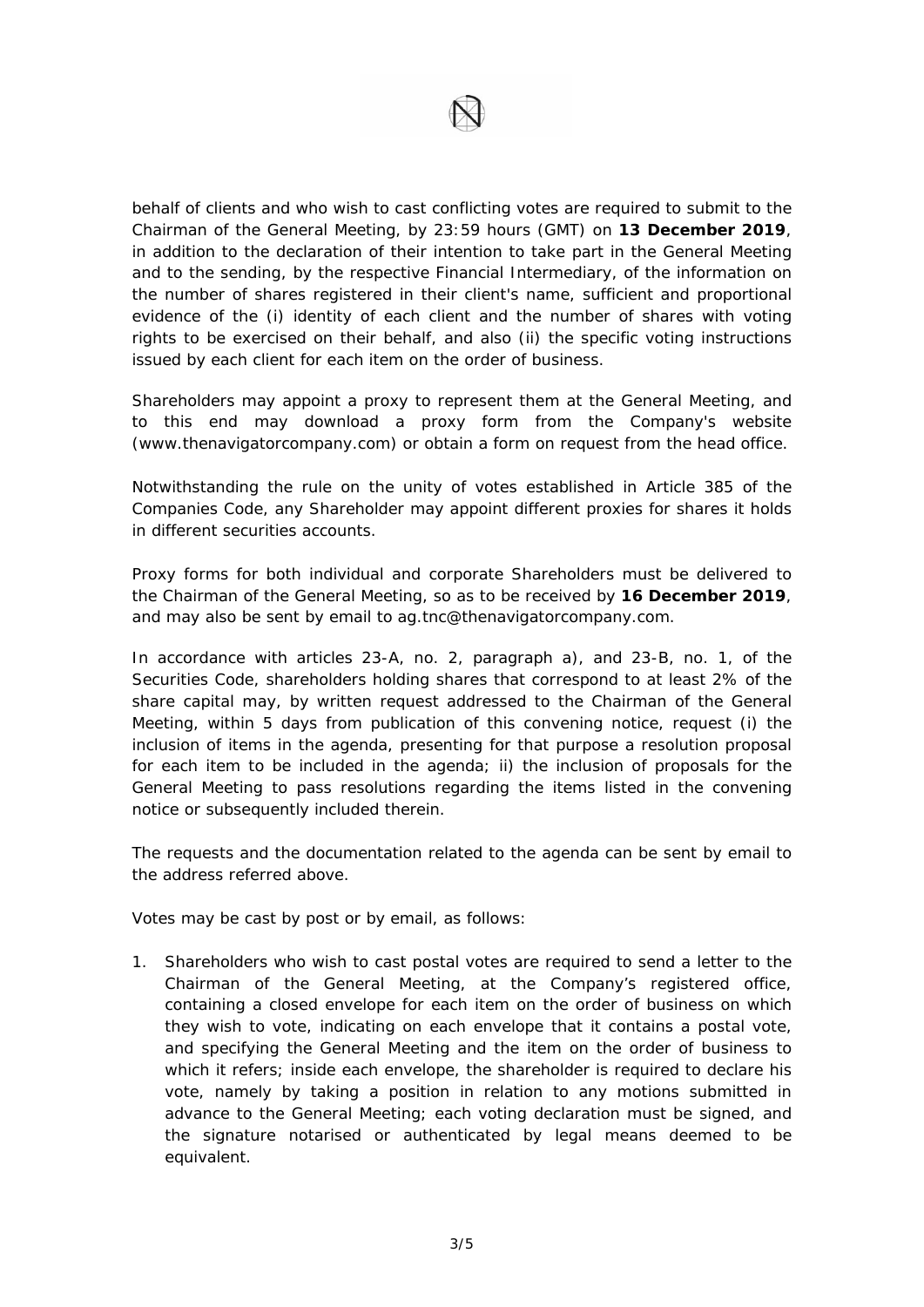- a) Postal votes are only considered if the shareholders casting them provide evidence of the ownership of their shares, in accordance with the general rules.
- b) Postal votes are only considered when received by the day prior to the holding of the meeting, inclusive.
- c) The Company Secretary is responsible for organising postal voting, and shall in particular:
	- i) Open the votes;
	- ii) Verify the number of shareholders and the number of votes held by each voter;
	- iii) Verify the authenticity of the votes;
	- iv) Assure the confidentiality of the votes until voting starts on the respective item on the order of business.
- 2. Shareholders may also vote by email, provided their votes are received on terms equivalent to those for postal voting, as regards intelligibility, assurances of authenticity, confidentiality and other formal criteria. For this purpose, Shareholders should complete the ballot form provided on the Company's website (www.thenavigatorcompany.com) and send it by email to ag.tnc@thenavigatorcompany.com, the notarised signature being substituted by a digital signature. Email votes will only be considered when received by 23:59 hours (GMT) on the day prior to the meeting, at the email address indicated, in relation to which:
	- a) The Chairman of the General Meeting has received, by 23:59 hours (GMT) on **12 December 2019**, the written declaration from the shareholder in question of his intention to take part in the General Meeting;
	- b) The respective financial intermediary where the shares are registered has sent, by 23:59 hours (GMT) on **13 December 2019**, to the Chairman of the General Meeting information on the shares registered in the name of the shareholder in question at 00:00 hours (GMT) on **13 December 2019** (Registration Date);
	- c) Ballots will only be considered valid when they contain:
		- i) Indication of the item or items on the order of business to which they relate;
		- ii) Precise and unconditional indication of how the vote is cast on each